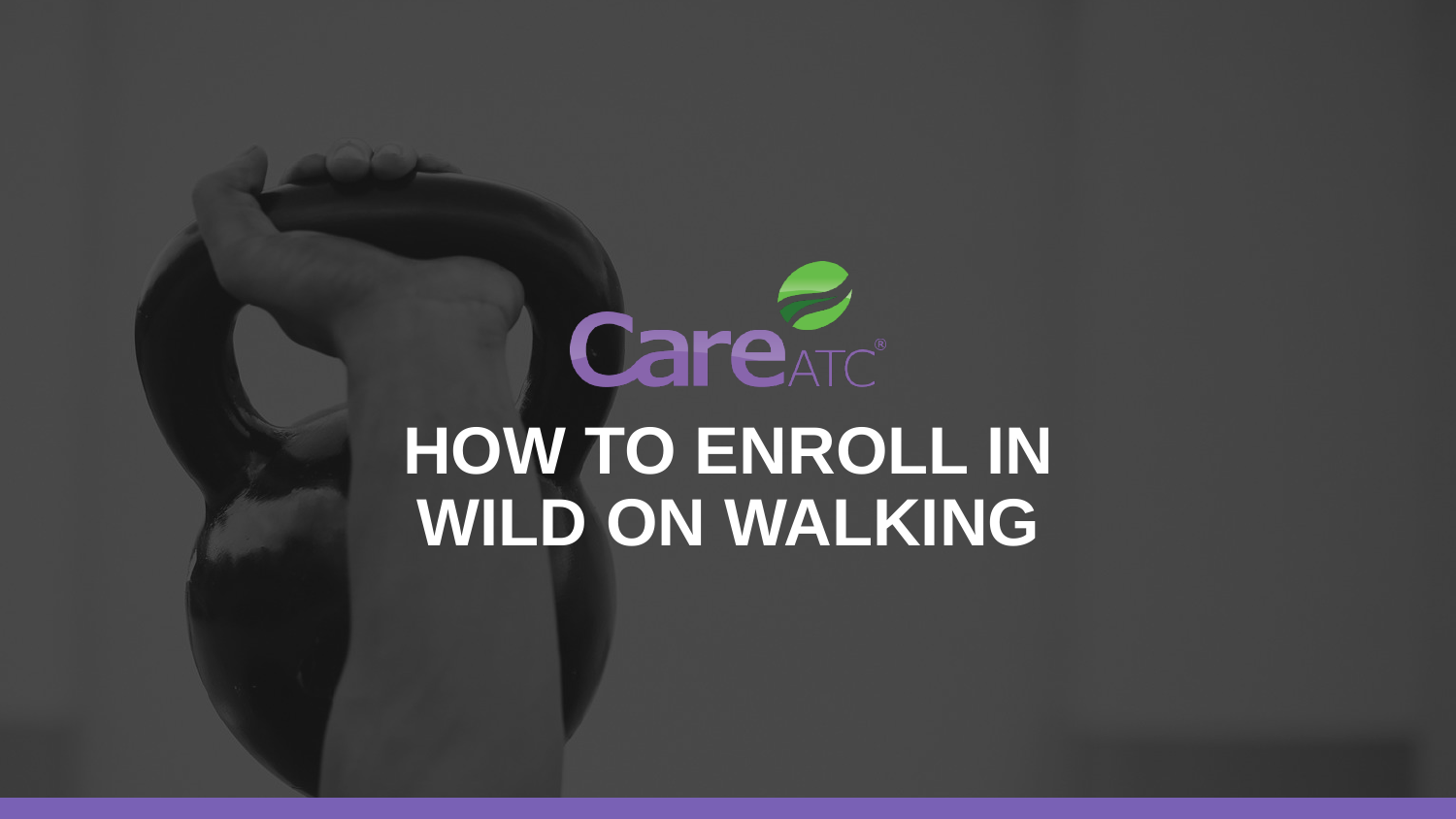## **Login to CareATC.com**



- Visit https://www.careatc.com
- Login with your CareATC Username and Password<sup>\*</sup>
- Click on the **HealthPassport Icon**

\* If you do not remember your user name and password, please contact the CareATC Patient Access Center to obtain a temporary user name and password.

- \* Patient Access Center: **(800) 993-8244**
- \* Once in, please go to your personal profile to update your password

| Hi Sarah,                   | Welcome to the CareATC® Patient Portal. For appointments or support, call 800.993.8244.                                                                                                          |  |
|-----------------------------|--------------------------------------------------------------------------------------------------------------------------------------------------------------------------------------------------|--|
|                             | What would you like to do?                                                                                                                                                                       |  |
| <u>tener</u><br>0000<br>000 | <b>Schedule a Medical Appointment</b><br>Need to see your CareATC® provider? Schedule an appointment online 24 hours, 7<br>days a week for you or a family member.                               |  |
|                             | <b>MDLIVE</b> <sup>®</sup><br>Talk to a medical professional right now. Live 24/7 telemedicine visits.                                                                                           |  |
|                             | Find a CareATC® Location<br>Click here to find out which CareATC® locations are nearest to you. List is provided<br>according to patient eligibilty.                                             |  |
|                             | <b>View Your Medical Records</b><br>View clinical encounters, test results, provider notes, medication history, and send<br>secure messages to your provider.                                    |  |
|                             | View Your Personal Health Assessment Results<br>View past and present PHA results as well as download your booklet, which<br>contains trended health information and tips for improvement.       |  |
|                             | HealthPassport™ Wellness Program<br>Earn rewards by participating in your company's wellness program. Enter fitness<br>data, track your progress, and challenge others in friendly competitions. |  |
|                             |                                                                                                                                                                                                  |  |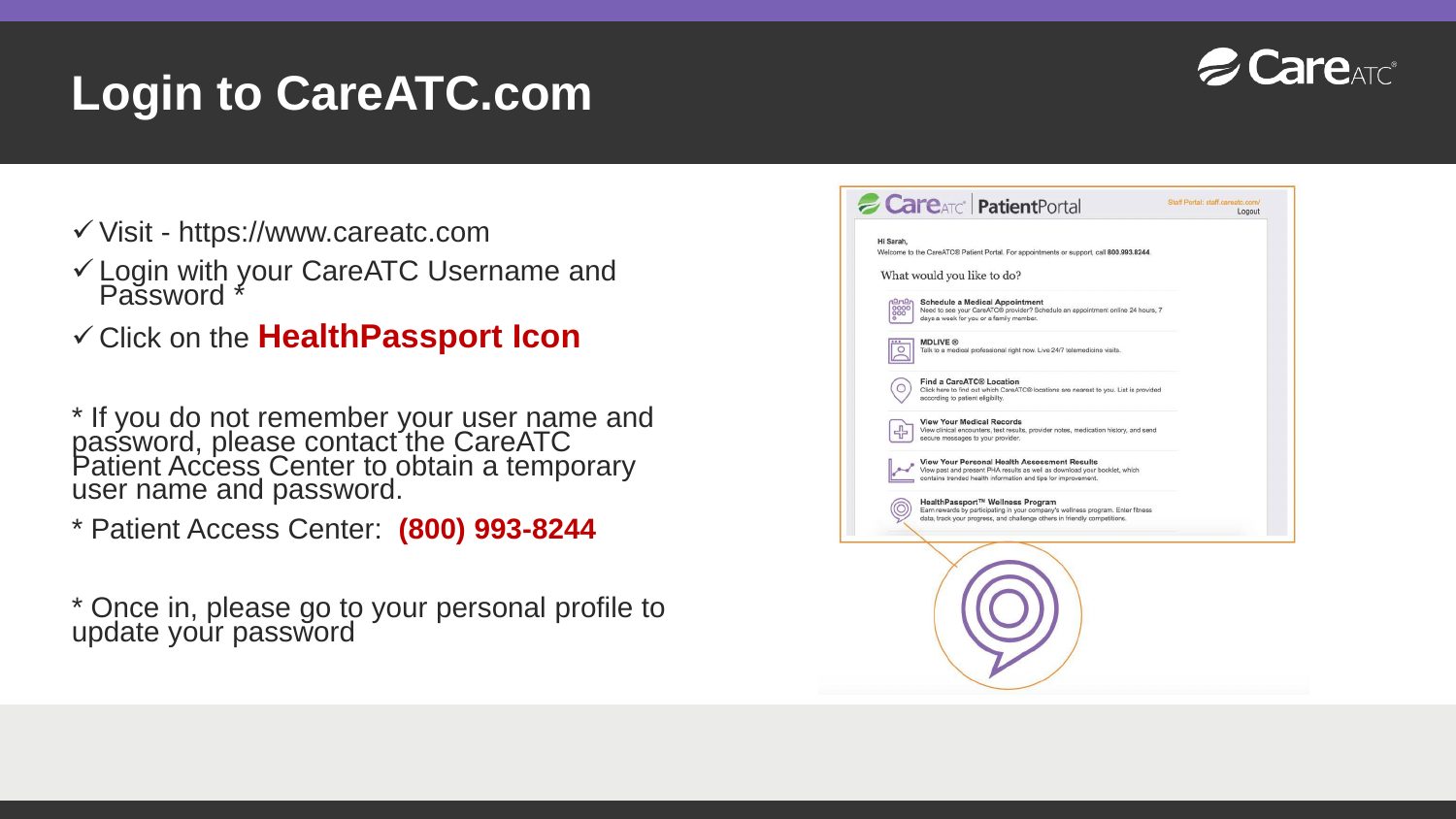## **Click Join the Wild on Walking Challenge**



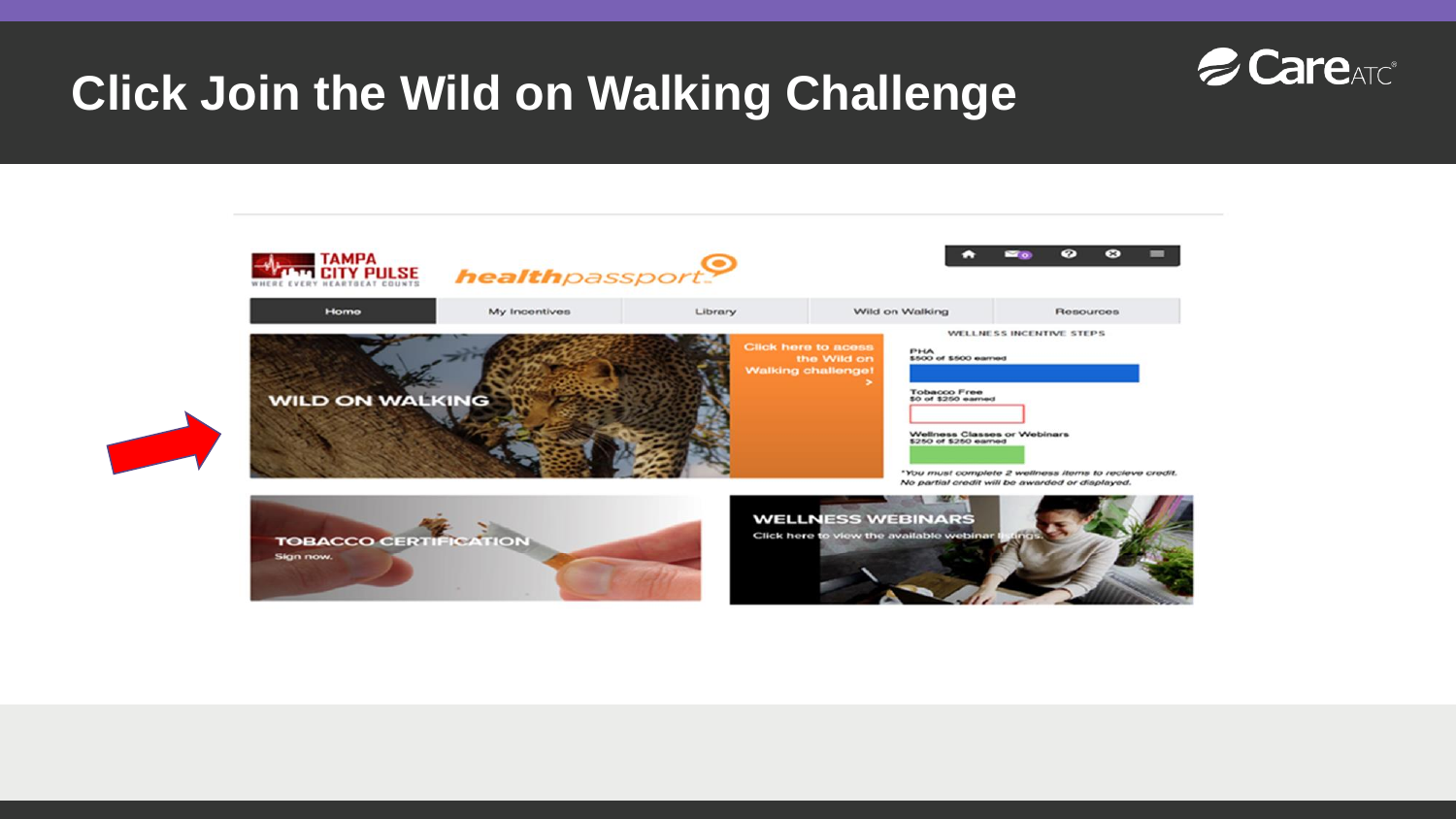## **Register for an Informative Wild on Walking Meeting**



Employees are encouraged to register for one of the Wild on Walking meetings that will be scheduled at various City locations. HealthPassport Trainers will be available to assist employees in registering for the Wild on Walking Challenge.

To Enroll in the Wild on Walking Informational Meetings, Log into Oracle and click on the "CTPA – Employee Self Service" in the Main Menu. Open the "EDP Learner Self Service" folder by hitting the "+" to find the "EDP Learner Home." Clicking the home link will take you to the main page to use all the EDP functions. You can then click on "3-Wellness" to the right of the page and then click on "Wellness General" to view all available Tobacco Cessation classes.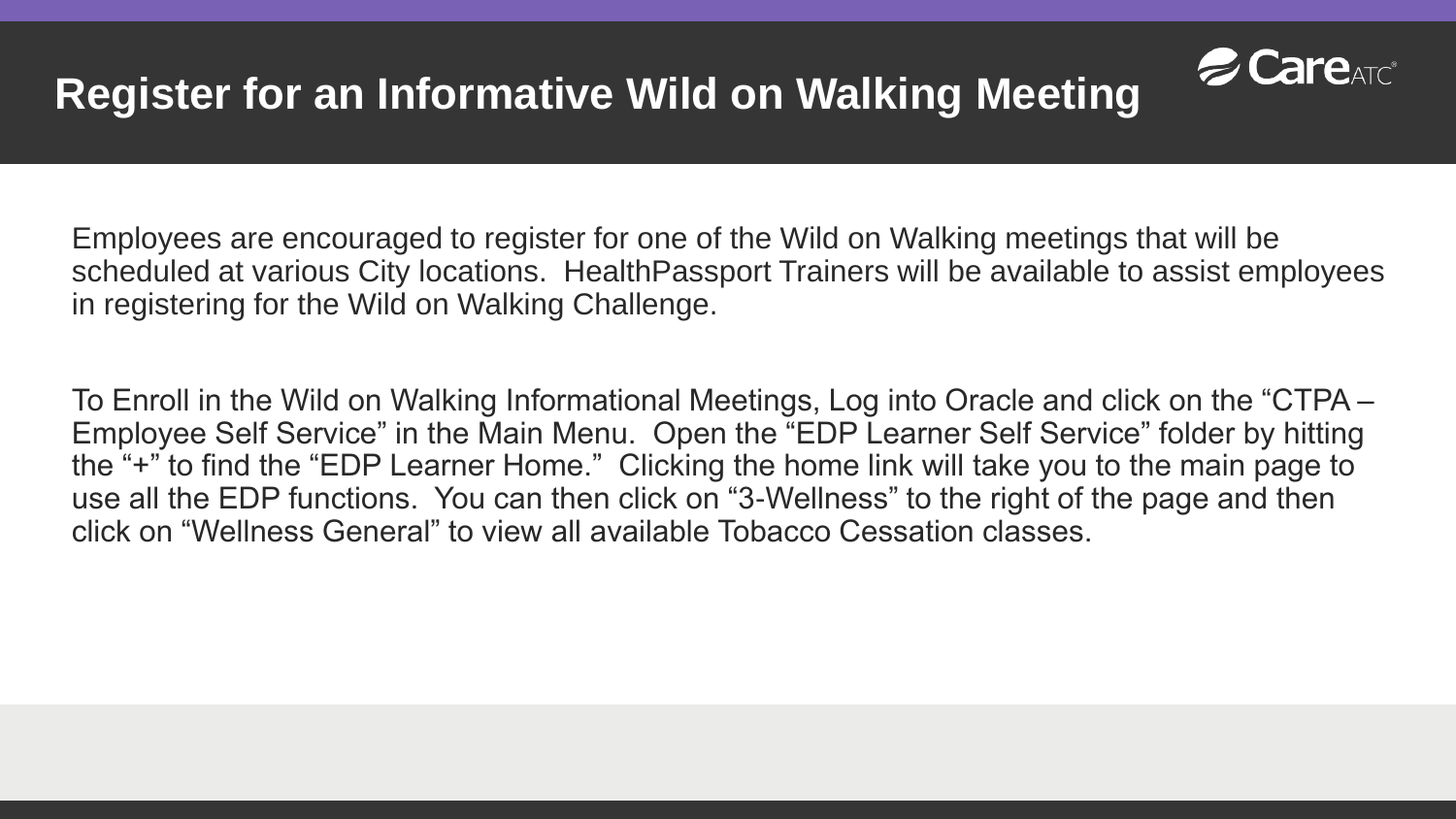## **Participation Guidelines**



#### **Participation Guidelines**

- **Eligibility**: Open to **City of Tampa employees on the City's medical plan**.
- Participants can enter the walking challenge as an individual or as a team. Click **Here** to join.

#### **Average steps required**:

- $\checkmark$  minimum 2000 steps a day per week
- $\checkmark$  Total Steps: 14,000 per week (4 weeks total: 56,000 steps).
- $\checkmark$  Participants are encouraged to set an average goal of 5000 steps a day as a personal health reward.
- **Participation**
	- **Minimum 4 weeks (accumulative)**
	- **Must not interfere with the work schedule**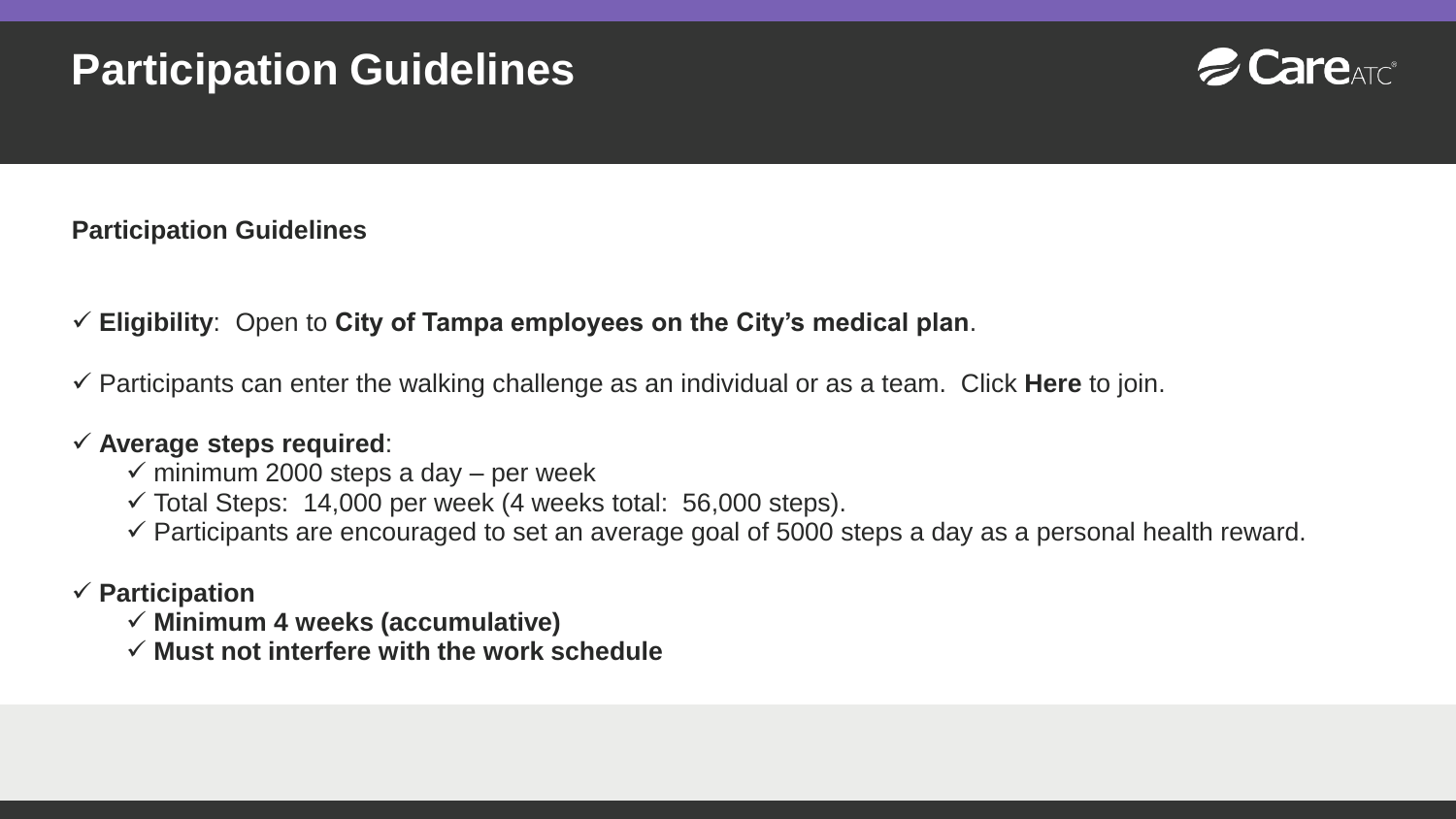## **Participation Guidelines**



 Utilize the Tracker Dashboard to view steps, set-up individual challenges, and set-up & track personal goals. Click **Here** to view Tracker Dashboard.

## Start Walking

### **Deadline to complete Wild on Walking HRA Incentive Activity: November 13, 2018**

**Last date to enroll** in the walking initiative to complete challenge by the deadline: **October 16, 2018**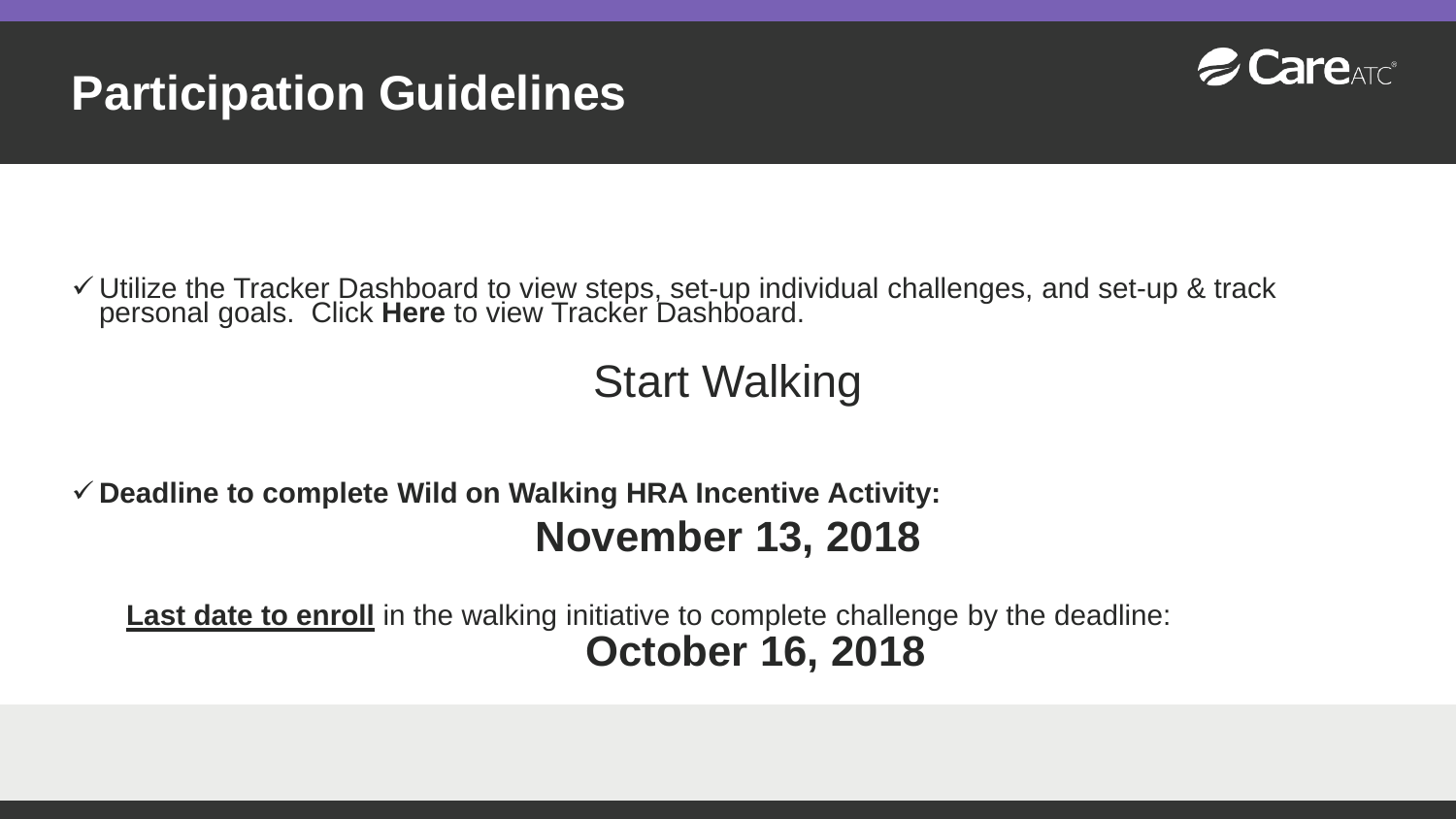

## **Wild on Walking ~ Informational Meeting Schedule**

To view a complete schedule, Please visit the Tampa City Pulse page and click on the Wild on Walking Banner.

Please Visit: [www.Tampagov.net/TampaCityPulse](http://www.tampagov.net/TampaCityPulse)

| WILD ON WALKING ~ REGISTRATION MEETINGS<br>July 30 <sup>th</sup> - August 10 <sup>th</sup> , 2018 |                           |                                                                                                                                                                 |                                                       |  |
|---------------------------------------------------------------------------------------------------|---------------------------|-----------------------------------------------------------------------------------------------------------------------------------------------------------------|-------------------------------------------------------|--|
| DATE                                                                                              | TIME(S)                   | <b>LOCATION</b>                                                                                                                                                 | <b>DEPARTMENT TARGETED</b>                            |  |
|                                                                                                   | 8:00 a.m. -               |                                                                                                                                                                 |                                                       |  |
|                                                                                                   | 10:00 a.m.                | <b>TPD Downtown Headquarters</b>                                                                                                                                |                                                       |  |
| 7/30                                                                                              | $11:00$ a.m.              | 6th Floor Break Room                                                                                                                                            | AII                                                   |  |
|                                                                                                   | 1:00 p.m.                 | 411 N. Franklin St.                                                                                                                                             |                                                       |  |
|                                                                                                   | 2:00 p.m. -               |                                                                                                                                                                 |                                                       |  |
|                                                                                                   | 4:00 p.m.                 |                                                                                                                                                                 |                                                       |  |
|                                                                                                   | 7:00 a.m. -               | Water Distribution - 3901 E. 26th Ave.                                                                                                                          | Water/All                                             |  |
| 7/31                                                                                              | 9:00 a.m.                 |                                                                                                                                                                 |                                                       |  |
|                                                                                                   | 10:00 a.m.                | Contract Administration Bldg. - 3808 E. 26th Ave.                                                                                                               | Contract Admin./All                                   |  |
|                                                                                                   | 12:00 p.m.                |                                                                                                                                                                 |                                                       |  |
| 8/1                                                                                               | 700 a.m.                  | Wastewater Collections - 2515 Guy N. Verger Blvd.                                                                                                               | Wastewater<br><b>Port Pass Required</b>               |  |
|                                                                                                   | 9:00 a.m.                 |                                                                                                                                                                 |                                                       |  |
|                                                                                                   | 10:30 a.m.                | Wastewater Maintenance/Operations - 2700 Maritime Blvd.                                                                                                         |                                                       |  |
|                                                                                                   | 12:30 p.m.                |                                                                                                                                                                 |                                                       |  |
|                                                                                                   | 6:00 a.m. -               | Solid Waste - Building IV Training Room - 4010 W. Spruce St.                                                                                                    | LAMD ~ Solid Waste/All                                |  |
|                                                                                                   | 8:00 a.m.                 |                                                                                                                                                                 |                                                       |  |
| 8/2                                                                                               | $9:30 a.m. -$             | Facilities Building - 1550 North Grady Ave.                                                                                                                     | LAMD ~ Facilities/All<br>LAMD ~ Fleet Maintenance/All |  |
|                                                                                                   | 11:30 a.m.                |                                                                                                                                                                 |                                                       |  |
|                                                                                                   | 1:00 p.m. -               | Fleet Maintenance Building - 1508 North Clark Ave.                                                                                                              |                                                       |  |
|                                                                                                   | 3:00 p.m.                 |                                                                                                                                                                 |                                                       |  |
| 8/6                                                                                               | 7:00 a.m. -               | Lowry Sub-Station - 7525 N. Blvd.                                                                                                                               | Neighborhood Enhancement/                             |  |
|                                                                                                   | 9:00 a.m.                 |                                                                                                                                                                 | Parks & Recreation/All                                |  |
|                                                                                                   | 8:00 a.m. -               |                                                                                                                                                                 | Parks & Recreation/All                                |  |
|                                                                                                   | 10:00 a.m.                |                                                                                                                                                                 |                                                       |  |
| 8/7                                                                                               | 11:00 a.m.                | Ragan Community Center - 1200 E. Lake Ave.                                                                                                                      |                                                       |  |
|                                                                                                   | 1:00 p.m.                 |                                                                                                                                                                 |                                                       |  |
|                                                                                                   | 2:00 p.m. -               |                                                                                                                                                                 |                                                       |  |
|                                                                                                   | 4:00 p.m.                 |                                                                                                                                                                 |                                                       |  |
| 8/8                                                                                               | 7:00 a.m. -               | Transportation & Stormwater - 3804 E. 26th Ave.                                                                                                                 | Transportation/Stormwater/All                         |  |
|                                                                                                   | 9:00 a.m.                 |                                                                                                                                                                 |                                                       |  |
|                                                                                                   | 10:30 a.m.                | David L. Tippin Water Treatment Facility - 7125 N. 30ht Ave.                                                                                                    | <b>Water/Facility Pass Required</b>                   |  |
|                                                                                                   | 12:30 p.m.                |                                                                                                                                                                 |                                                       |  |
|                                                                                                   | 2:00 p.m. -               | LMOB ~ Lemon Municipal Office Bldg. - 4900 W. Lemon St.                                                                                                         | Neighborhood Empowerment/All                          |  |
|                                                                                                   | 4:00 p.m.                 |                                                                                                                                                                 |                                                       |  |
|                                                                                                   | 8:00 a.m. -<br>10:00 a.m. |                                                                                                                                                                 |                                                       |  |
|                                                                                                   |                           | <b>TPD Downtown Headquarters</b>                                                                                                                                |                                                       |  |
| 8/9                                                                                               | 11:00 a.m.                | 6th Floor Break Room                                                                                                                                            | ΑH                                                    |  |
|                                                                                                   | 1:00 p.m.                 | 411 N. Franklin St.                                                                                                                                             |                                                       |  |
|                                                                                                   | $2:00 p.m. -$             |                                                                                                                                                                 |                                                       |  |
|                                                                                                   | 4:00 p.m.                 |                                                                                                                                                                 |                                                       |  |
|                                                                                                   |                           | <b>Register for a Scheduled Meeting</b><br>Log into Oracle EDP - click CTPA Employee Self Service on Main Menu. Open EDP Learner Self Service and click "+" and |                                                       |  |